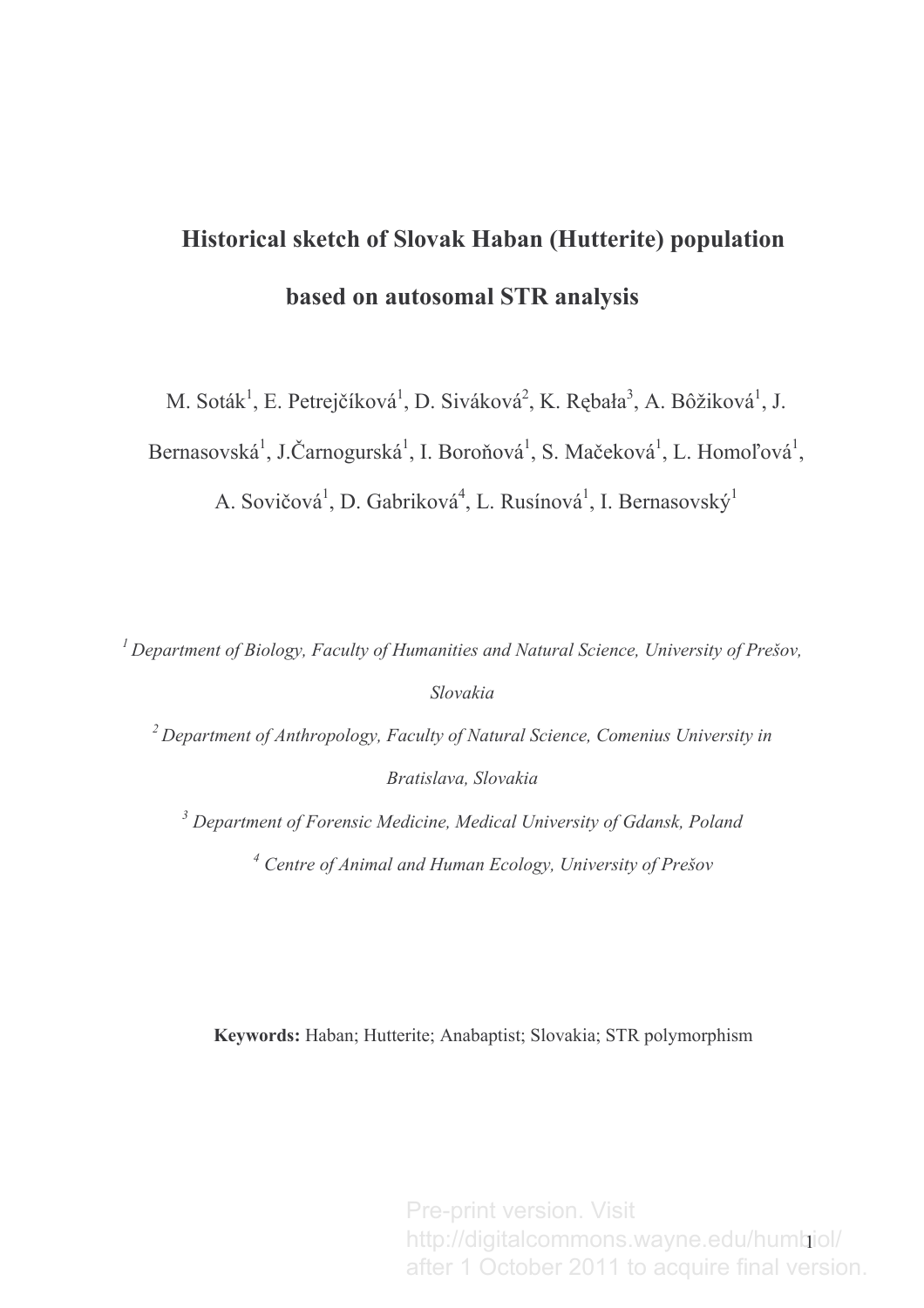#### **Abstract**

According to the Hutterite chronicles, the Habans arrived from Austrian Tyrol, Switzerland and northernmost Italy and stayed in four regions of Slovakia (Sobotište, Veľké Leváre, Moravský Svätý Ján, Trenčín). There are some communities in western Slovakia, which retained their Haban cultural identity and still identify themselves as descendents of the Hutterite population with their own specific customs. Slovak Habans are typical founder population with significant social isolation for which high degree of inbreeding is typical. Present study investigated STR polymorphisms as a powerful genetic tool for population genetic studies. The aim was to perform a comparative, population genetic study based on 15 STR loci widely used in forensic genetics, of the Haban population, the Slovak majority population and the population of Tyrol. We analyzed allele frequencies and other statistical parameters in three selected populations in order to identify groups of specific ethnic origin and establish their genetic relationship. The dataset included 110 unrelated Habans and 201 unrelated individuals from the Slovak majority population, as well as allelic frequencies for the population of Austrian Tyrol available in the literature. Population pairwise  $F_{ST}$  values used as a short term genetic distance between populations showed significant differentiation between the Habans and both reference populations ( $F_{ST} = 0.0025$  and 0.0042 for comparison with the Slovaks and Austrians, respectively;  $P < 10^{-3}$ ). The Slovak Hutterites were demonstrated to be genetically distinct and more closely related to their geographic neighbors than to their historical ancestral population, which may be at least partially explained by gene flow between neighboring Haban and Slovak populations.

> http://digitalcommons.wayne.edu/humbiol/ Pre-print version. Visit after 1 October 2011 to acquire final version.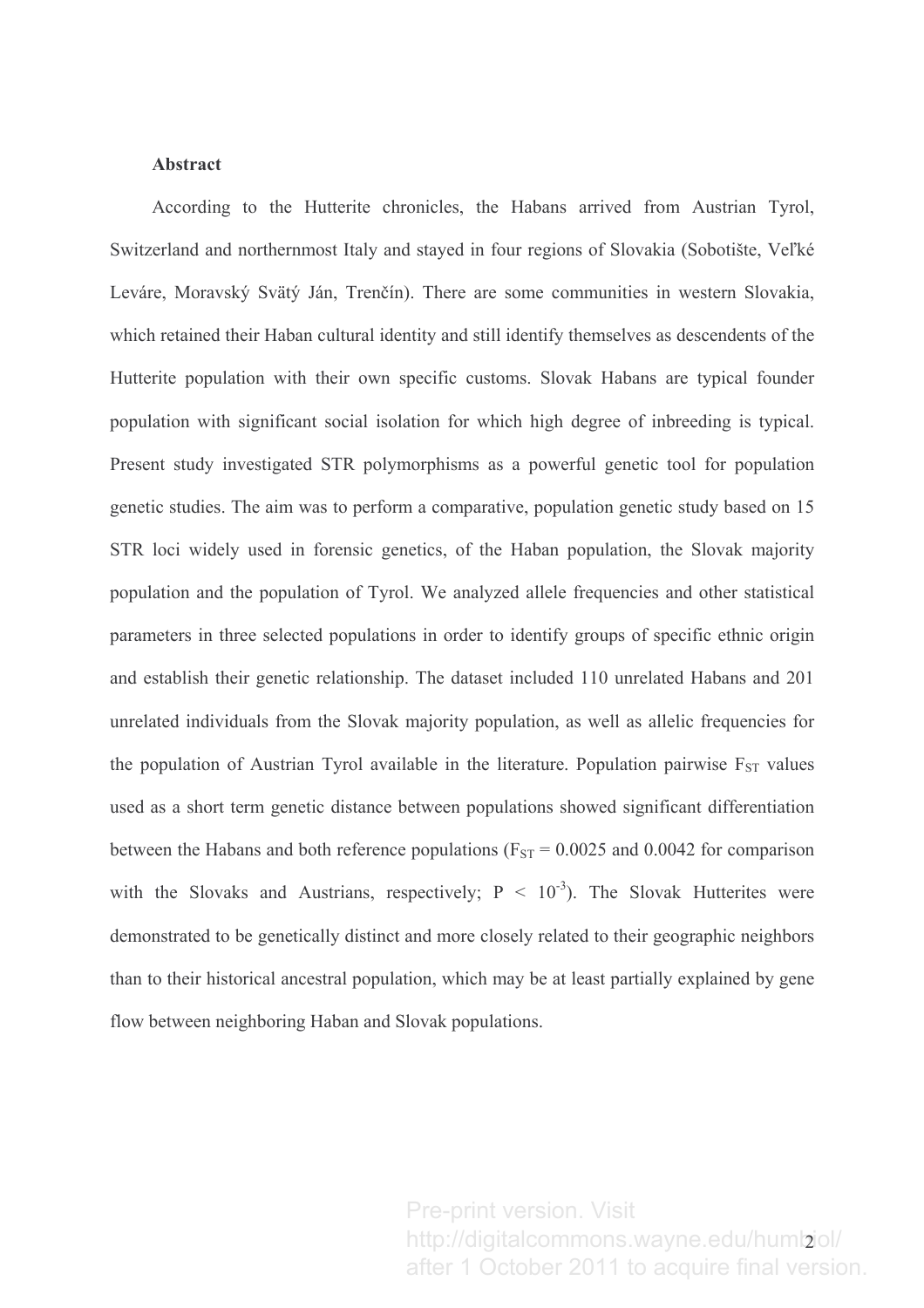#### **Introduction**

The Habans are a group of Hutterites, who converted to Catholicism in 19<sup>th</sup> century and until now retained a separate ethnic identity in western Slovakia. The Hutterites are descendants of Anabaptists from Switzerland, the western Tyrol region of Austria and northernmost Italy (Weisensse and Siváková 2003). Because of their rejection of both the Roman Catholic Church and the more moderate Protestant movement teachings, they suffered from religious persecution. This was the reason why they had to move to the other countries across Central Europe, then to Russia and finally to Northern America. At the beginning of the  $16<sup>th</sup>$  century some Hutterites escaped to Slovakia (part of the Austrian empire) for the first time (Hutterites 2006). From 1526 to 1700 the Hutterites lived in western Slovakia where they built several settlements, with the first one established in Sobotište (Weisensse and Siváková 2003). During the subsequent re-catholicization of the Slovak population, in the late 1800's, many Hutterites moved to Transylvania (present-day Romania) and to the Molotschna district north of the Black Sea (present-day Ukraine) (Kalesný 1981) (Figure I.). After Russia introduced new regulations, many Hutterites moved to the USA in 1874. The first few years were hard for all the communities of Hutterites, but gradually they prospered and established many more colonies (Hutterites 2006). Currently, there are over 50,000 people in the USA and Canada who define themselves as Hutterites.

> http://digitalcommons.wayne.edu/humbiol/ Pre-print version. Visit after 1 October 2011 to acquire final version.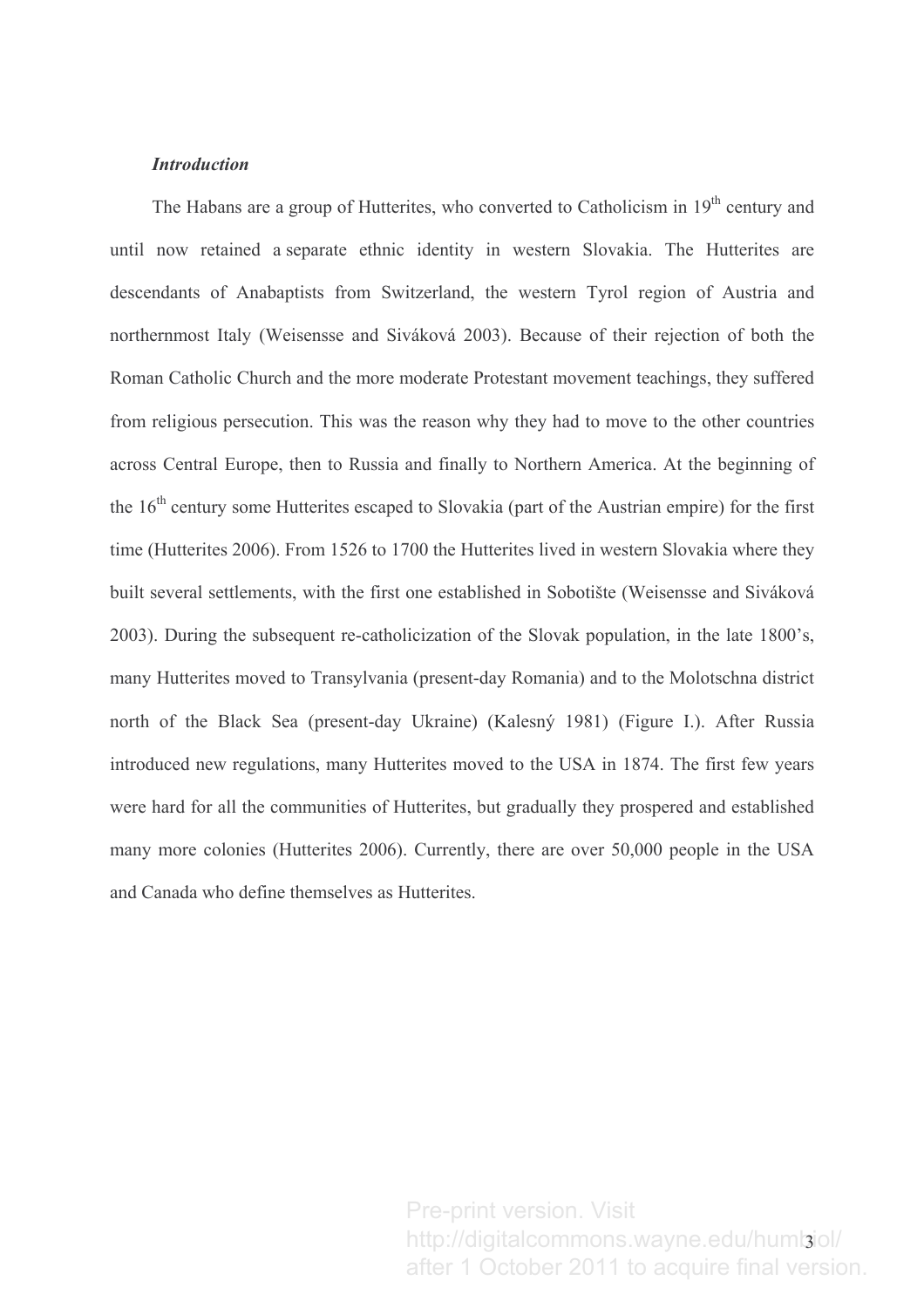Figure I. Hutterite migration in Europe in the  $16<sup>th</sup>$  and  $18<sup>th</sup>$  centuries. The regions of analyzed samples were highlighted.



The isolated Hutterite populations are of special interest to anthropologists and human geneticists. Biological distances between individual populations based on screening of dermatoglyphical features assessed by means of the Hiernaux distance coefficient showed a clear separation of the Habans from the non-Habans inhabiting the same villages as well as from the other Slovak groups (Siváková and Pospíšil 2001). The explosion of molecular biology techniques enabled deeper insight into the Hutterites' genetic history by analysis of uniparentally inherited markers linked to the Y chromosome and mitochondrial DNA. Analysis of Y-chromosomal haplotypes defined by 12 STR loci in the Slovak Hutterite descendants revealed genetic distinctiveness of the Habans from the general western Slovak population, and their genetic proximity to populations inhabiting regions where they originated (Petrejčíková et al. 2009, 2011). A recent study of 9 microsatellite loci and 11 unique event polymorphisms of the Y chromosome and the hypervariable region I of the mitochondrial DNA in the North American Hutterites showed their unique genetic

> . http://digitalcommons.wayne.edu/humbiol/ Pre-print version. Visit after 1 October 2011 to acquire final version.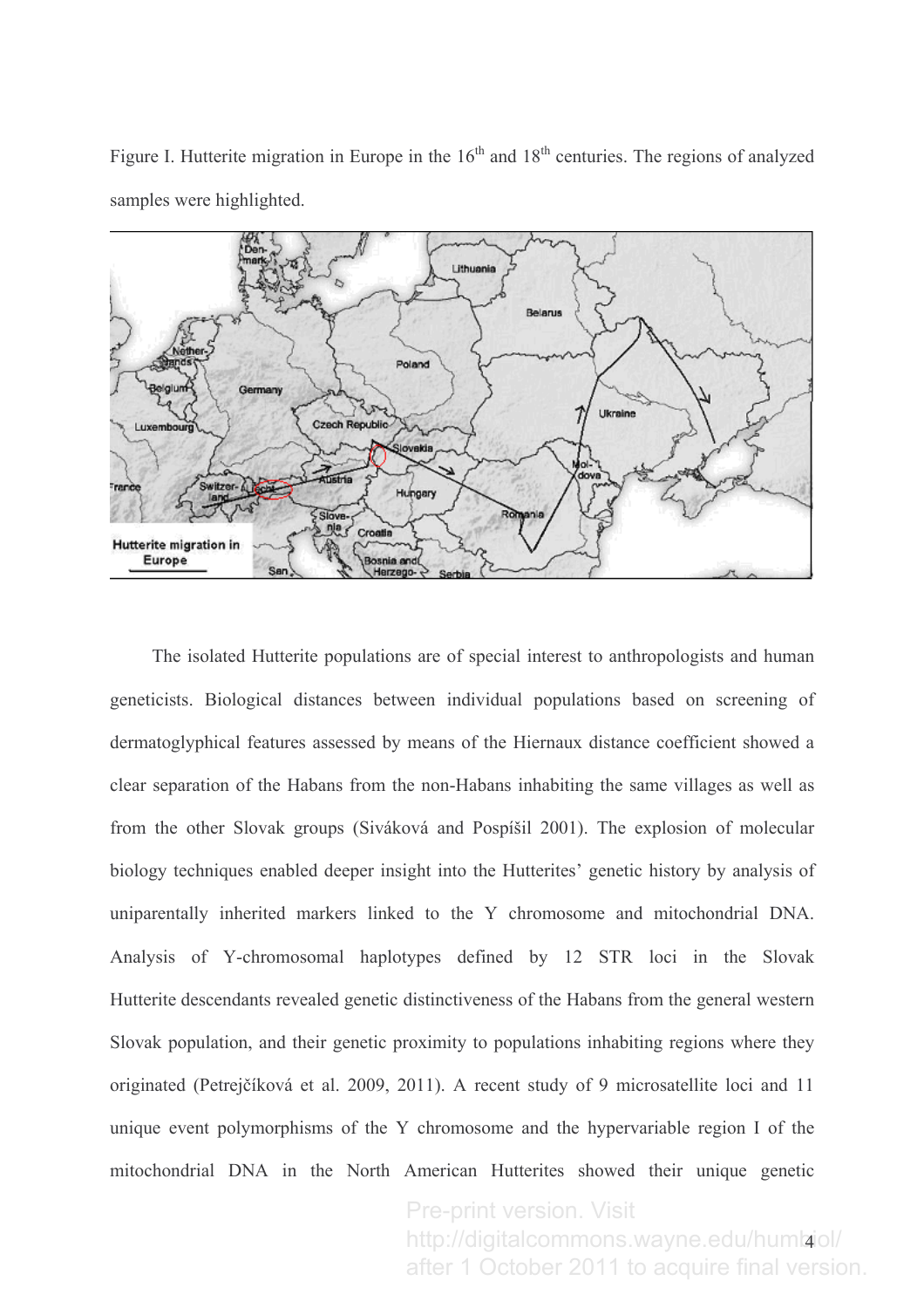background related to a similar extent to central and eastern European populations. An admixture analysis indicated a relatively high genetic contribution of central European populations to the Hutterite gene pool (Pichler et al. 2010). However, no data have been available for the autosomal markers commonly used in forensic practice.

> A http://digitalcommons.wayne.edu/humbiol/ Pre-print version. Visit after 1 October 2011 to acquire final version.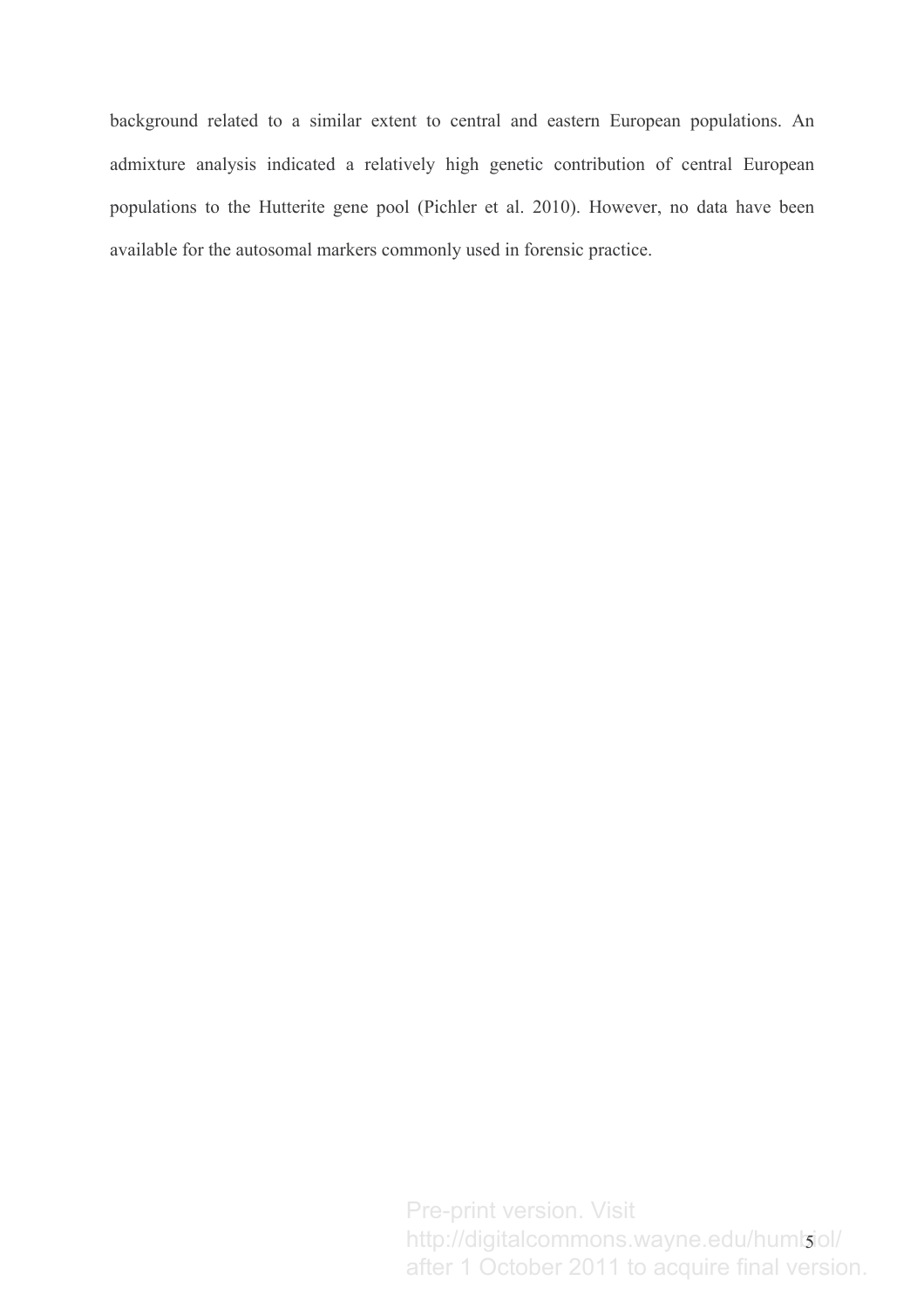#### **Materials and Methods**

Blood samples were collected from 311 unrelated healthy individuals from three western Slovak villages: Moravský Svätý Ján (48.586839° N, 16.9955444° E), Sobotište (48.7408015° N, 17.408881° E) and Veľké Leváre (48.503181° N, 17.0016977° E), including 110 Habans and 201 representatives of the Slovak majority population as a reference sample. Written informed consent was obtained from all participants. Analyzed samples were chosen from individuals of Haban ancestry according to chronicles which are recognized sources describing the familial structure of the Haban community.

Genomic DNA was extracted from all collected blood samples with the use of Jet Quick<sup>®</sup> (Genomed) and forensicGEM<sup>®</sup> (ZyGEM) kits. The amplification was performed on a T-personal 48 thermal cycler (Biometra) and 2720 Thermal Cycler<sup>®</sup> (Applied Biosystems) using PowerPlex<sup>®</sup> 16 System kit (Promega). The samples were purified by EXO-SAP solution and desalted by Microspin<sup>®</sup> G-50 columns (GE Healthcare). Capillary electrophoresis systems MegaBACE® 1000 genetic analyzer (GE Healthcare) and 3130 Genetic Analyzer® (Applied Biosystems) were used to separate amplified DNA products in accordance with the manufacturers' recommended protocols. Data analysis and allele detection were performed by MegaBACE® Genetic Profiler® software and GeneMapper® Software v4.0. Allele designation followed recommendations of the DNA commission of the International Society for Forensic Genetics (ISFG) (Bar et al. 1997) and considerations from the European DNA profiling group (EDNAP) concerning STR nomenclature (Gill et al. 1997).

The simple gene counting method was used to calculate allele frequencies. The genetic data analysis was performed by the use of PowerStats®V12 (Promega) spreadsheet (Tereba 1999) and Arlequin<sup>®</sup> 3.5.1.2 (Excoffier et al. 2005). Observed (HO) and expected

> http://digitalcommons.wayne.edu/humlool/ Pre-print version. Visit after 1 October 2011 to acquire final version.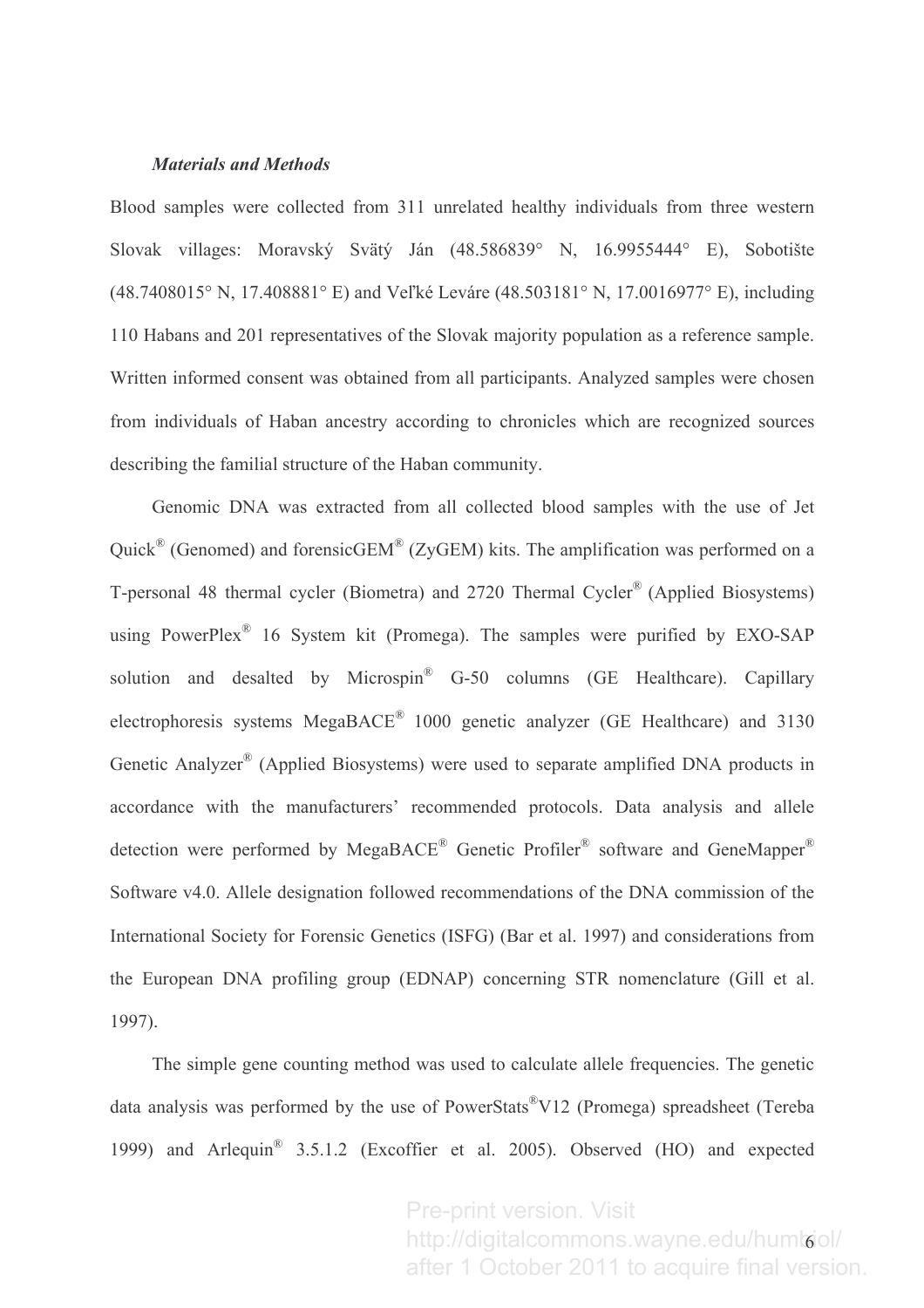heterozygosity (HE) and P-values for Hardy–Weinberg equilibrium for each single locus were determined by the exact test (probability based on 100,000 steps in the Markov chain, significance level=0.05). Matching probability (MP), power of discrimination (PD) (Nei 1987), polymorphic information content (PIC), power of exclusion (PE), typical paternity index (TPI) (Brenner and Morris 1990) and average gene diversity (Guo and Thompson 1992) were calculated. The population differentiation analysis between the Slovak Haban and reference majority populations was conducted (Markov chain length of 10,000 steps).

Both Haban and Slovak majority populations were compared with data available for the population of Tyrol (the Innsbruck area in Austria), where Habans/Hutterites originated (Ross et al. 2001, Steinlechner et al. 2001, Steinlechner et al. 2002). Population pairwise  $F_{ST}$  and corresponding P values were computed separately for 15 autosomal STR markers by conventional F-statistics from allelic frequencies (significance level =  $0.05$ ) with the use of the Arlequin software. Since the Arlequin treats missing alleles in allelic frequency data as separate alleles, all the missing alleles were removed prior to calculations. Weighted average  $F_{ST}$  values over loci were calculated as proposed by Weir and Cockerham (1984). Fisher's  $(1954, \text{ section } 21.1)$  method of combining probabilities was used to obtain a single overall P value for 15 independent markers. A one-dimensional scaling analysis was conducted on a matrix of linearized (Slatkin 1995) weighted average  $F_{ST}$  values with the use of STATISTICA 9.1 software (StatSoft).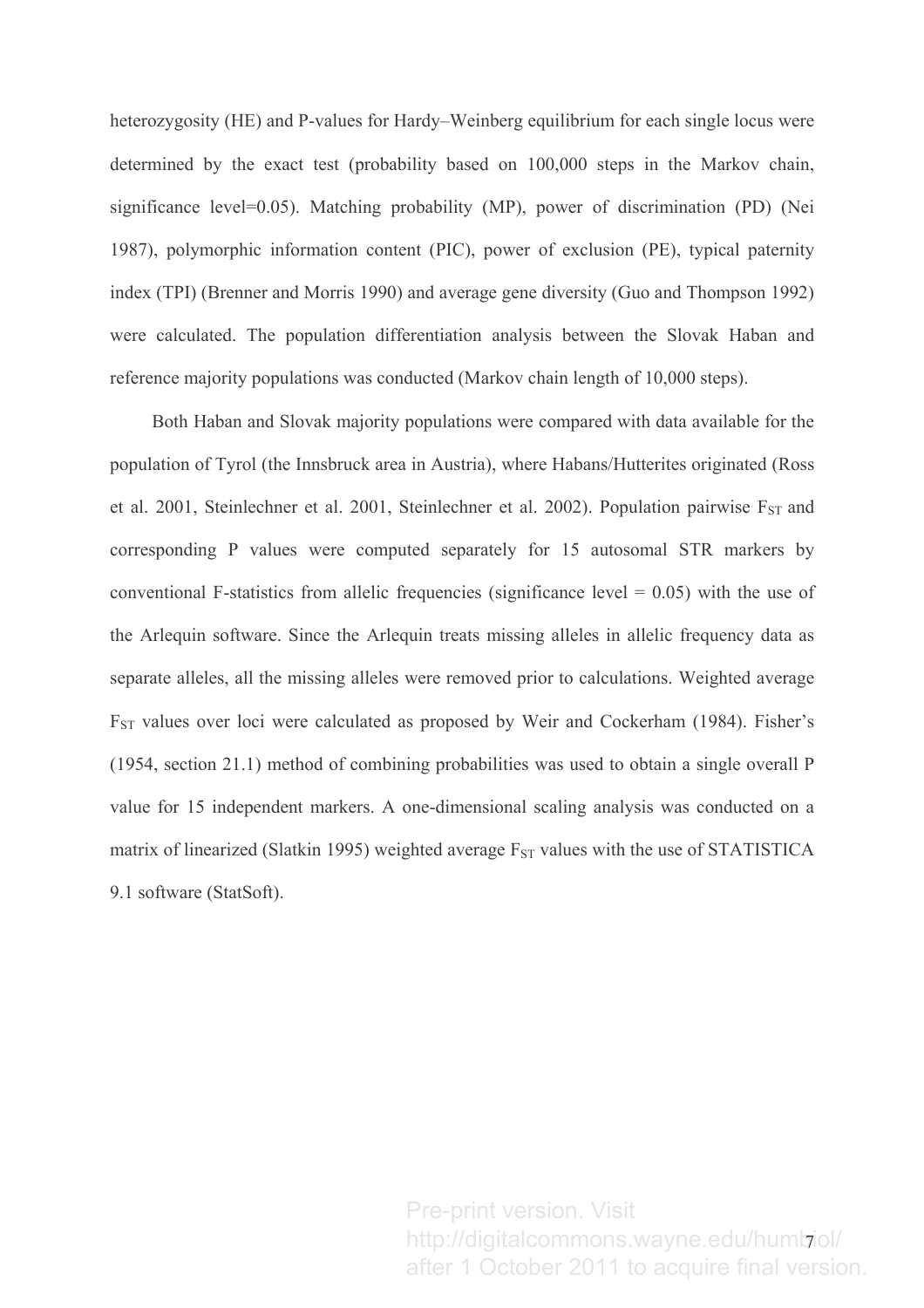#### **Results and discussion**

In the present study, we analyzed and compared 15 widely used forensic autosomal STR loci in the Haban and Slovak majority populations from the same region (Tables I. and II.), and found several significant differences (Table III.). The allele frequencies of 4 loci showed differences between both studied populations and all the loci were highly polymorphic. The value of average gene diversity over loci was 0.7615 in the Haban population and 0.784966 in the reference majority one. The allelic size range for all of studied loci was 7.933 and 8.6 in the Haban and Slovak majority populations, respectively  $(s.d = 0.471)$ . The number of alleles was lower in the Haban population  $(8.667)$  than in the majority population  $(9.8, s.d = 0.801)$ , partially due to the sample size of both datasets. The exact test of sample differentiation did not reveal non-random distribution of alleles in analyzed population samples ( $P = 0.18525$ ). No significant deviation from the Hardy-Weinberg equilibrium was found for all the markers tested in both populations, except for Penta E ( $P < 0.003$  after Bonferroni's correction). The expected heterozygosity was higher than the observed one among the Habans (HE =  $0.7925$ ;  $HO = 0.7529$ , while both values were comparable in the Slovak majority population (HE =  $0.7965$ ; HO = 0.7733). The higher amount of genetic variability was found in the Slovak majority population. Small isolated populations with higher degree of inbreeding are characterized by excess of homozygotes in autosomal markers. Indeed, 11 out of 15 analyzed loci showed higher homozygosity in the Haban population than in the Slovak majority one.

Population pairwise  $F_{ST}$  values used as a short term genetic distance between populations showed significant differentiation between the studied populations. Comparison of our population samples with the Austrian population from Tyrol showed genetic distinctiveness of the Haban population from both Tyrolean and Slovak populations (Figure II.) in spite of the fact that Tyrol and western Slovakia are Habans' past and present

> http://digitalcommons.wayne.edu/huml**g**iol/ Pre-print version. Visit after 1 October 2011 to acquire final version.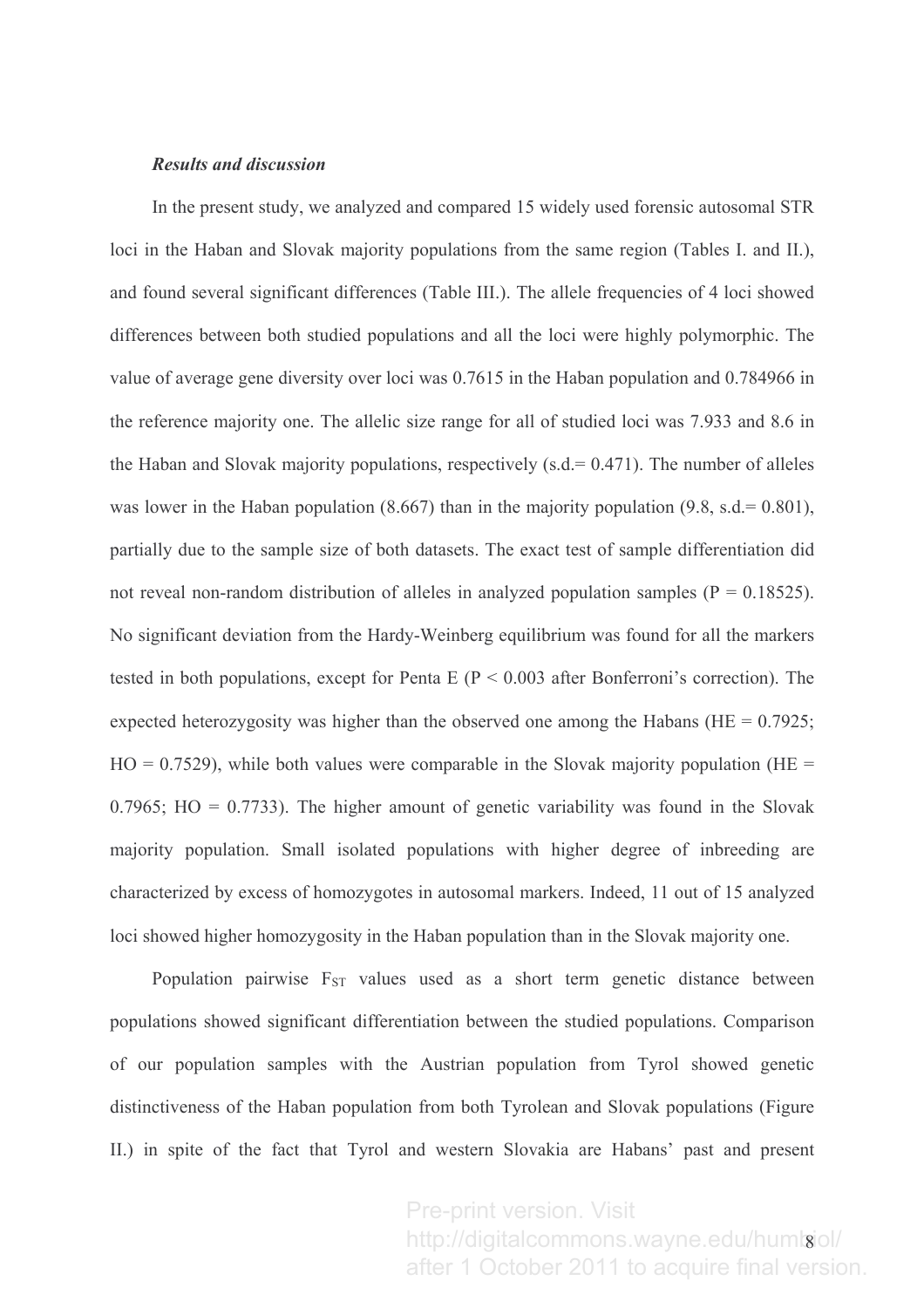homelands. Out of the two reference populations, the Habans were demonstrated to be genetically more closely related to the Slovaks than to the Austrians (weighted average  $F_{ST}$ ) values of 0.0025 and 0.0042, respectively). Among all the pairwise comparisons, the Slovaks and Austrians revealed the closest genetic proximity (weighted average  $F_{ST} = 0.0018$ ).

The autosomal STR genetic databases established for the studied populations have a potential application in forensic practice. The calculated results showed that the allele frequencies and other population genetic statistical data of descendants of the Habans were different from the gene pool of the Slovak and Austrian populations and that the Habans have remained genetically isolated from the Slovak majority population. Our results point to a founder effect, rather than a gene pool inherited from the ancestral population, as a likely reason for the Habans' genetic uniqueness. The founder effect hypothesis among the Habans is supported by an unexpectedly high frequency of Y chromosomes predicted as belonging to haplogroup E1b1b (43.6%) among the Haban males (Petrejčíková et. al. 2009), which generally does not exceed 10% in central European populations (Semino et al. 2004). We have also found out that the Slovak Hutterites are more closely related to the Slovaks than to the Austrians from Tyrol, which may be at least partially explained by gene flow between neighboring Haban and Slovak populations.

> http://digitalcommons.wayne.edu/huml**g**iol/ Pre-print version. Visit after 1 October 2011 to acquire final version.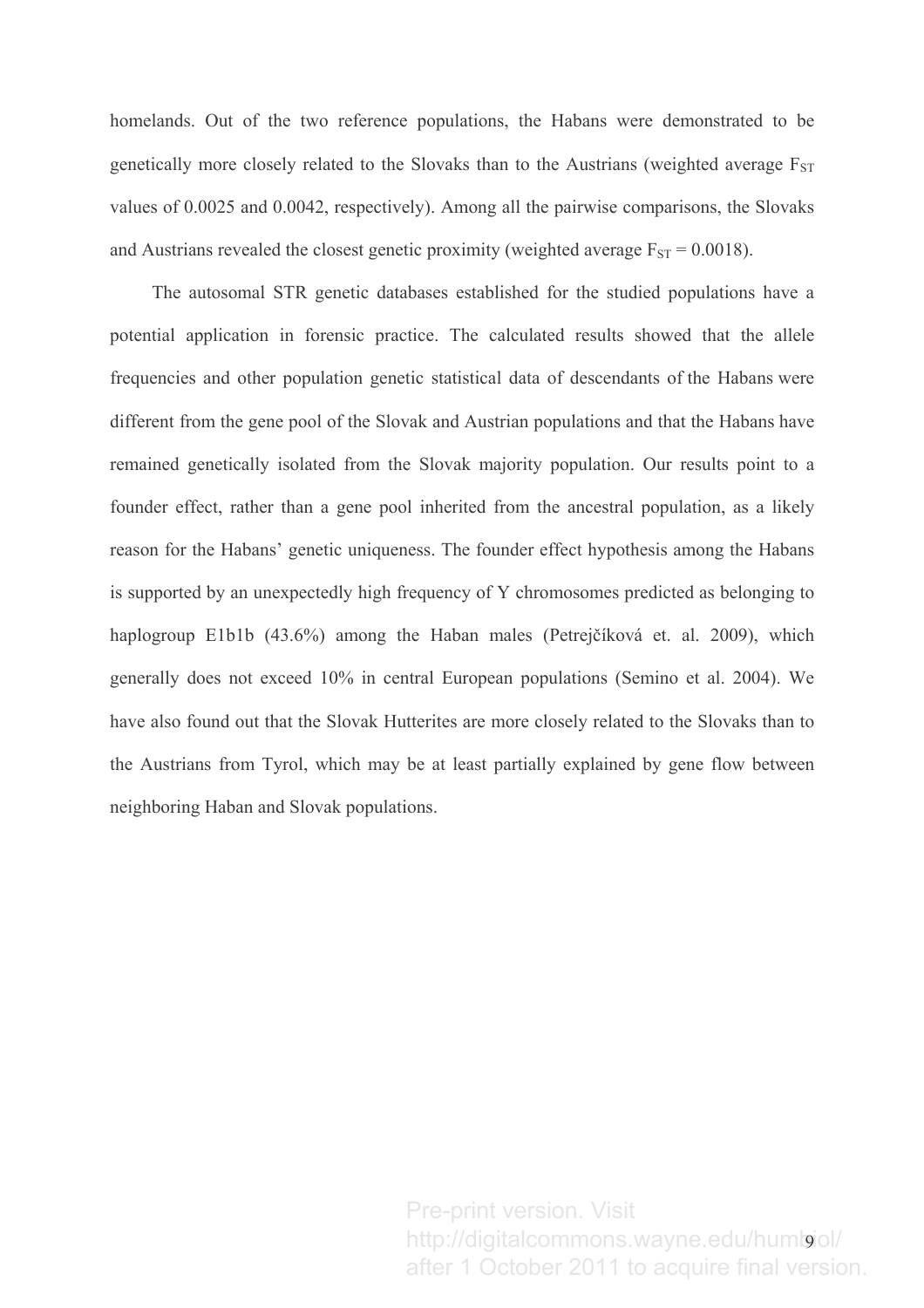| <b>Allele</b>    | D3S1358                                | <b>TH01</b> |       | D21S11 D18S51 |       |       |       |       | Penta E D5S818 D13S317 D7S820 D16S539 CSF1PO |       | Penta D                         | <b>VWA</b> | D8S1179 | <b>TPOX</b> | $\mathbf{FGA}$ |
|------------------|----------------------------------------|-------------|-------|---------------|-------|-------|-------|-------|----------------------------------------------|-------|---------------------------------|------------|---------|-------------|----------------|
| 5                |                                        |             |       |               | 0,096 |       |       |       |                                              |       |                                 |            |         |             |                |
| 6                |                                        | 0,266       |       |               |       |       |       |       |                                              |       |                                 |            |         |             |                |
| $\overline{7}$   |                                        | 0,15        |       |               | 0,146 |       |       | 0,009 |                                              |       |                                 |            |         |             |                |
| $\bf{8}$         |                                        | 0,117       |       |               | 0,015 |       | 0,155 | 0,141 | 0,041                                        |       | 0,01                            |            | 0,014   | 0,509       |                |
| $\boldsymbol{9}$ |                                        | 0,215       |       |               | 0,01  | 0,027 | 0,068 | 0,195 | 0,055                                        | 0,055 | 0,186                           |            |         | 0,118       |                |
| 9,3              |                                        | 0,248       |       |               |       |       |       |       |                                              |       |                                 |            |         |             |                |
| 10               |                                        | 0,005       |       |               | 0,167 | 0,023 | 0,041 | 0,259 | 0,055                                        | 0,202 | 0,119                           |            | 0,115   | 0,05        |                |
| 11               |                                        |             |       | 0,019         | 0,086 | 0,332 | 0,309 | 0,227 | 0,312                                        | 0,243 | 0,262                           |            | 0,133   | 0,323       |                |
| 12               |                                        |             |       | 0,131         | 0,126 | 0,4   | 0,25  | 0,145 | 0,335                                        | 0,399 | 0,224                           |            | 0,161   |             |                |
| 13               |                                        |             |       | 0,098         | 0,101 | 0,177 | 0,15  | 0,023 | 0,193                                        | 0,092 | 0,148                           | 0,009      | 0,28    |             |                |
| 14               | 0,142                                  |             |       | 0,145         | 0,121 | 0,032 | 0,027 |       |                                              |       | 0,043                           | 0,136      | 0,188   |             |                |
| 15               | 0,216                                  |             |       | 0,154         | 0,076 |       |       |       |                                              |       |                                 | 0,136      | 0,106   |             |                |
| 15,2             |                                        |             |       |               |       |       |       |       |                                              |       |                                 |            |         |             |                |
| 16               | 0,289                                  |             |       | 0,154         | 0,02  |       |       |       |                                              |       |                                 | 0,141      |         |             |                |
| 17               | 0,225                                  |             |       | 0,131         | 0,02  |       |       |       |                                              |       |                                 | 0,314      |         |             |                |
| 18               | 0,124                                  |             |       | 0,093         |       |       |       |       |                                              |       |                                 | 0,155      |         |             |                |
| 19               | 0,005                                  |             |       | 0,056         |       |       |       |       |                                              |       |                                 | 0,105      |         |             | 0,061          |
| 20               |                                        |             |       |               |       |       |       |       |                                              |       |                                 |            |         |             | 0,159          |
| 21               |                                        |             |       |               |       |       |       |       |                                              |       |                                 |            |         |             | 0,15           |
| 22               |                                        |             |       |               |       |       |       |       |                                              |       |                                 |            |         |             | 0,159          |
| 22,2<br>23       |                                        |             |       |               |       |       |       |       |                                              |       |                                 |            |         |             | 0,009<br>0,21  |
| 24               |                                        |             |       |               |       |       |       |       |                                              |       |                                 |            |         |             | 0,131          |
| 25               |                                        |             |       |               |       |       |       |       |                                              |       |                                 |            |         |             | 0,079          |
| 26               |                                        |             |       |               |       |       |       |       |                                              |       |                                 |            |         |             | 0,014          |
| 27               |                                        |             | 0,014 |               |       |       |       |       |                                              |       |                                 |            |         |             | 0,009          |
| 28               |                                        |             | 0,185 |               |       |       |       |       |                                              |       | <b>Pre-print version. Visit</b> |            |         |             |                |
|                  |                                        |             |       |               |       |       |       |       |                                              |       |                                 |            |         |             |                |
|                  | http://digitalcommons.wayne.edu/humbig |             |       |               |       |       |       |       |                                              |       |                                 |            |         |             |                |

Table I. Allele frequencies and statistical parameters of 15 STR loci in the Slovak Haban population (No. of gene copies=220)

 $\frac{10}{2}$ http://digitalcommons.wayne.edu/humbiol/<br>after 1 October 2011 to acquire final version.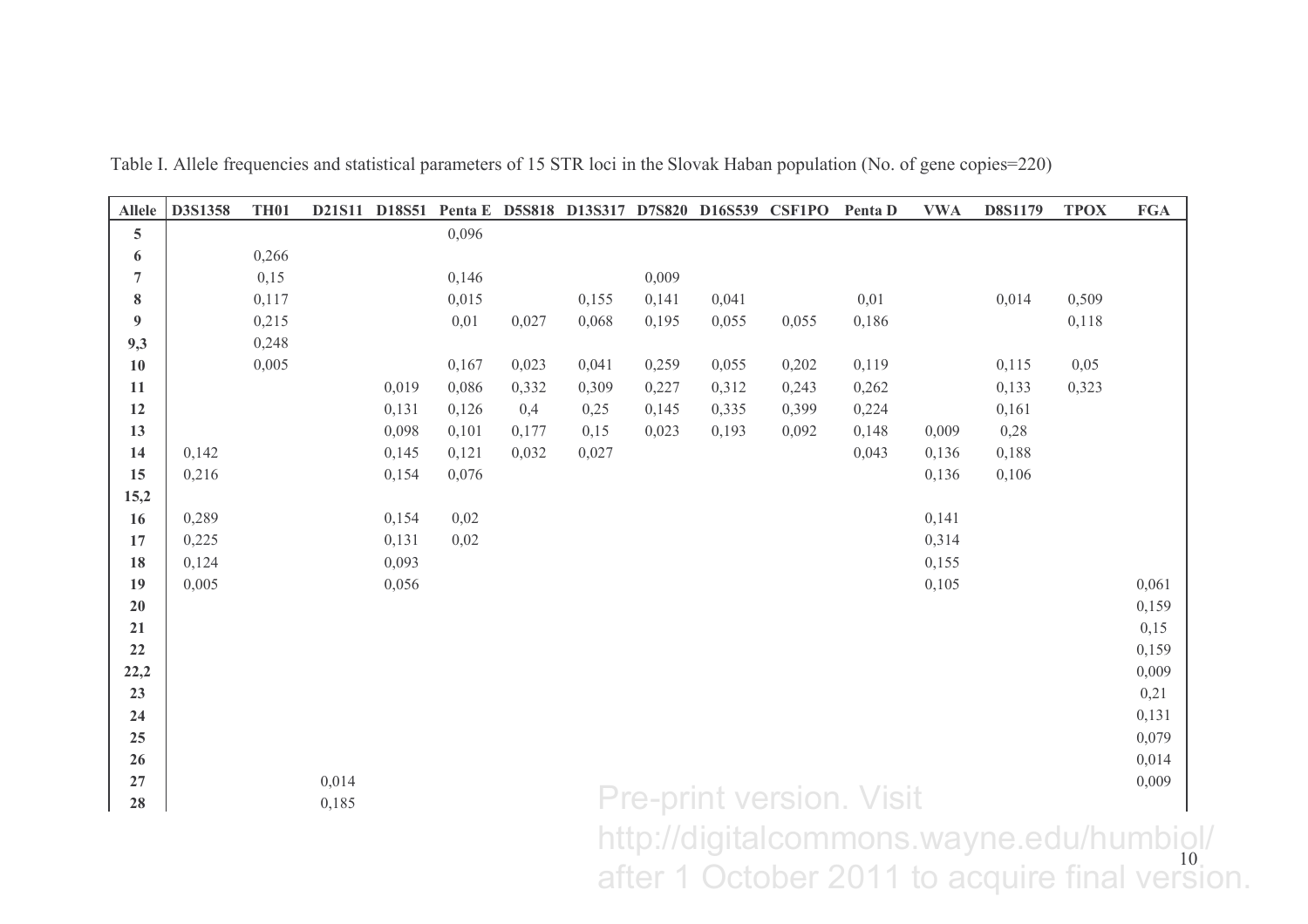| 29           |         |         | 0,255   |         |         |         |         |         |         |         |         |         |         |         |         |
|--------------|---------|---------|---------|---------|---------|---------|---------|---------|---------|---------|---------|---------|---------|---------|---------|
| 30           |         |         | 0,236   |         |         |         |         |         |         |         |         |         |         |         |         |
| 30,2         |         |         | 0,051   |         |         |         |         |         |         |         |         |         |         |         |         |
| 31           |         |         | 0,069   |         |         |         |         |         |         |         |         |         |         |         |         |
| 31,2         |         |         | 0,074   |         |         |         |         |         |         |         |         |         |         |         |         |
| 32           |         |         | 0,019   |         |         |         |         |         |         |         |         |         |         |         |         |
| 32,2         |         |         | 0,056   |         |         |         |         |         |         |         |         |         |         |         |         |
| 33,2         |         |         | 0,037   |         |         |         |         |         |         |         |         |         |         |         |         |
| HO           | 0.76147 | 0,76636 | 0,81481 | 0,76636 | 0,75758 | 0.70000 | 0.80000 | 0.75455 | 0.72477 | 0.63303 | 0.83810 | 0.83636 | 0.77982 | 0.49091 | 0.86916 |
| HE           | 0.78751 | 0,78917 | 0,83105 | 0,87938 | 0,89089 | 0.69934 | 0.79211 | 0.80506 | 0.74908 | 0.73276 | 0.81276 | 0.81337 | 0.82214 | 0.62304 | 0.85933 |
| $\mathbf{P}$ | 0.01468 | 0.03539 | 0.18083 | 0.29477 | 0.00084 | 0.66289 | 0.93002 | 0.66692 | 0.31895 | 0.15369 | 0.01182 | 0.65831 | 0.52265 | 0.01818 | 0.62623 |
| <b>MP</b>    | 0,09    | 0,094   | 0,061   | 0,032   | 0,032   | 0,151   | 0,082   | 0,07    | 0,113   | 0,116   | 0,083   | 0,068   | 0,065   | 0,197   | 0,044   |
| <b>PD</b>    | 0,91    | 0,906   | 0,939   | 0,968   | 0,968   | 0,849   | 0,918   | 0,93    | 0,887   | 0,884   | 0,92    | 0,932   | 0,935   | 0,803   | 0,956   |
| <b>PIC</b>   | 0,75    | 0,75    | 0,81    | 0,86    | 0,88    | 0,64    | 0,76    | 0,77    | 0,7     | 0,69    | 0,780   | 0,78    | 0,79    | 0,55    | 0,84    |
| PE           | 0,53    | 0,538   | 0,627   | 0,538   | 0,523   | 0,428   | 0,599   | 0,518   | 0,468   | 0,332   | 0,672   | 0,668   | 0,562   | 0,18    | 0,733   |
| <b>TPI</b>   | 2,1     | 2,14    | 2,7     | 2,14    | 2,06    | 1,67    | 2,5     | 2,04    | 1,82    | 1,36    | 3,09    | 3,06    | 2,27    | 0,98    | 3,82    |

HO: observed heterozygosity; HE: expected heterozygosity; P: P-value of exact test for deviation from HW equilibrium; MP: matching

probability; PD power of discrimination; PIC: polymorphic information content; PE: power of exclusion; TPI: typical paternity index

11 Pre-print version. Visit http://digitalcommons.wayne.edu/humbiol/<br>after 1 October 2011 to acquire final version.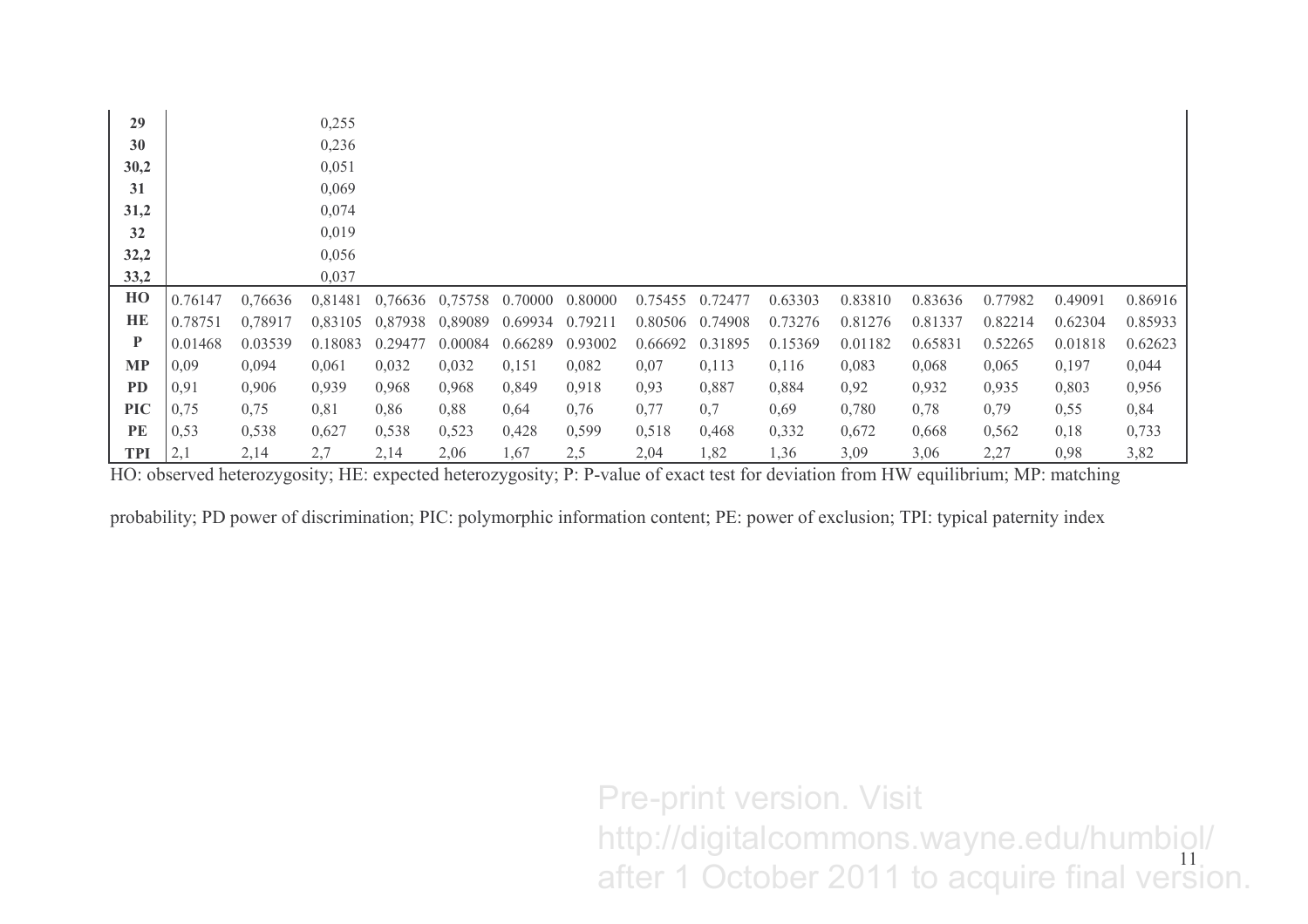| <b>Allele</b>  | D3S1358 | <b>TH01</b>    |       |       |                |                |              |                |               | D21S11 D18S51 Penta E D5S818 D13S317 D7S820 D16S539 CSF1PO Penta D |               | <b>VWA</b> | <b>D8S1179</b>                                 | <b>TPOX</b>    | <b>FGA</b>     |
|----------------|---------|----------------|-------|-------|----------------|----------------|--------------|----------------|---------------|--------------------------------------------------------------------|---------------|------------|------------------------------------------------|----------------|----------------|
| 5              |         |                |       |       | 0,1            |                |              |                |               |                                                                    |               |            |                                                |                |                |
| 6              |         | 0,22           |       |       |                |                |              |                |               |                                                                    |               |            |                                                |                |                |
| $\overline{7}$ |         | 0,151          |       |       | 0,152          |                |              | 0,018          |               |                                                                    |               |            |                                                |                |                |
| ${\bf 8}$      |         | 0,096          |       |       | 0,019          |                | 0,168        | 0,15           | 0,009         |                                                                    | 0,014         |            | 0,027                                          | 0,628          |                |
| 9              |         | 0,216          |       |       | 0,038          | 0,064          | 0,077        | 0,136          | 0,105         | 0,027                                                              | 0,152         |            | 0,009                                          | 0,069          |                |
| 9,3            |         | 0,307          |       |       |                |                |              |                |               |                                                                    |               |            |                                                |                |                |
| 10<br>11       |         | 0,009<br>0,009 |       | 0,014 | 0,119<br>0,076 | 0,086<br>0,345 | 0,059<br>0,3 | 0,259<br>0,223 | 0,05<br>0,318 | 0,332<br>0,259                                                     | 0,19<br>0,152 |            | 0,073<br>0,082                                 | 0,083<br>0,193 |                |
| 12             |         |                |       | 0,078 | 0,148          | 0,323          | 0,255        | 0,173          | 0,35          | 0,318                                                              | 0,233         | 0,01       | 0,164                                          | 0,023          |                |
| 13             | 0,032   |                |       | 0,119 | 0,095          | 0,159          | 0,1          | 0,036          | 0,159         | 0,05                                                               | 0,233         | 0,005      | 0,323                                          |                |                |
| 14             | 0,145   |                |       | 0,165 | 0,029          | 0,009          | 0,036        |                | 0,009         | 0,005                                                              | 0,014         | 0,144      | 0,177                                          |                |                |
| 15             | 0,2     |                |       | 0,165 | 0,067          |                |              |                |               | 0,009                                                              | 0,01          | 0,111      | 0,118                                          |                |                |
| 15,2           |         |                |       |       |                |                |              |                |               |                                                                    |               |            |                                                |                |                |
| 16             | 0,223   |                |       | 0,161 | 0,057          |                |              |                |               |                                                                    |               | 0,202      | 0,018                                          |                |                |
| 17             | 0,186   |                |       | 0,128 | 0,052          |                |              |                |               |                                                                    |               | 0,25       |                                                |                |                |
| 18             | 0,205   |                |       | 0,083 | 0,033          |                |              |                |               |                                                                    |               | 0,202      |                                                |                |                |
| 19             | 0,009   |                |       | 0,041 | 0,014          |                |              |                |               |                                                                    |               | 0,072      |                                                |                | 0,073          |
| 20             |         |                |       | 0,032 |                |                |              |                |               |                                                                    |               |            |                                                |                | 0,128          |
| 21             |         |                |       |       |                |                |              |                |               |                                                                    |               |            |                                                |                | 0,188          |
| 22             |         |                |       |       |                |                |              |                |               |                                                                    |               |            |                                                |                | 0,174          |
| 22,2           |         |                |       |       |                |                |              |                |               |                                                                    |               |            |                                                |                | 0,028          |
| 23<br>24       |         |                |       |       |                |                |              |                |               |                                                                    |               |            |                                                |                | 0,106          |
| 25             |         |                |       |       |                |                |              |                |               |                                                                    |               |            |                                                |                | 0,197<br>0,069 |
| 26             |         |                |       |       |                |                |              |                |               |                                                                    |               |            |                                                |                | 0,028          |
| 27             |         |                | 0,032 |       |                |                |              |                |               |                                                                    |               |            |                                                |                |                |
| 28             |         |                | 0,193 |       |                |                |              |                |               |                                                                    |               |            |                                                |                |                |
| 29             |         |                | 0,225 |       |                |                |              |                |               |                                                                    |               |            |                                                |                |                |
| 30             |         |                | 0,174 |       |                |                |              |                |               |                                                                    |               |            |                                                |                |                |
| 30,2           |         |                | 0,073 |       |                |                |              |                |               | <b>Pre-print version. Visit</b>                                    |               |            |                                                |                |                |
|                |         |                |       |       |                |                |              |                |               |                                                                    |               |            | http://digitalcommons.wayne.edu/humbiol/       |                |                |
|                |         |                |       |       |                |                |              |                |               |                                                                    |               |            |                                                |                |                |
|                |         |                |       |       |                |                |              |                |               |                                                                    |               |            | after 1 October 2011 to acquire final version. |                |                |
|                |         |                |       |       |                |                |              |                |               |                                                                    |               |            |                                                |                |                |

Table II. Allele frequencies and statistical parameters of 15 STR loci in the Slovak majority population (No. of gene copies=402)

 $\frac{12}{\sqrt{2}}$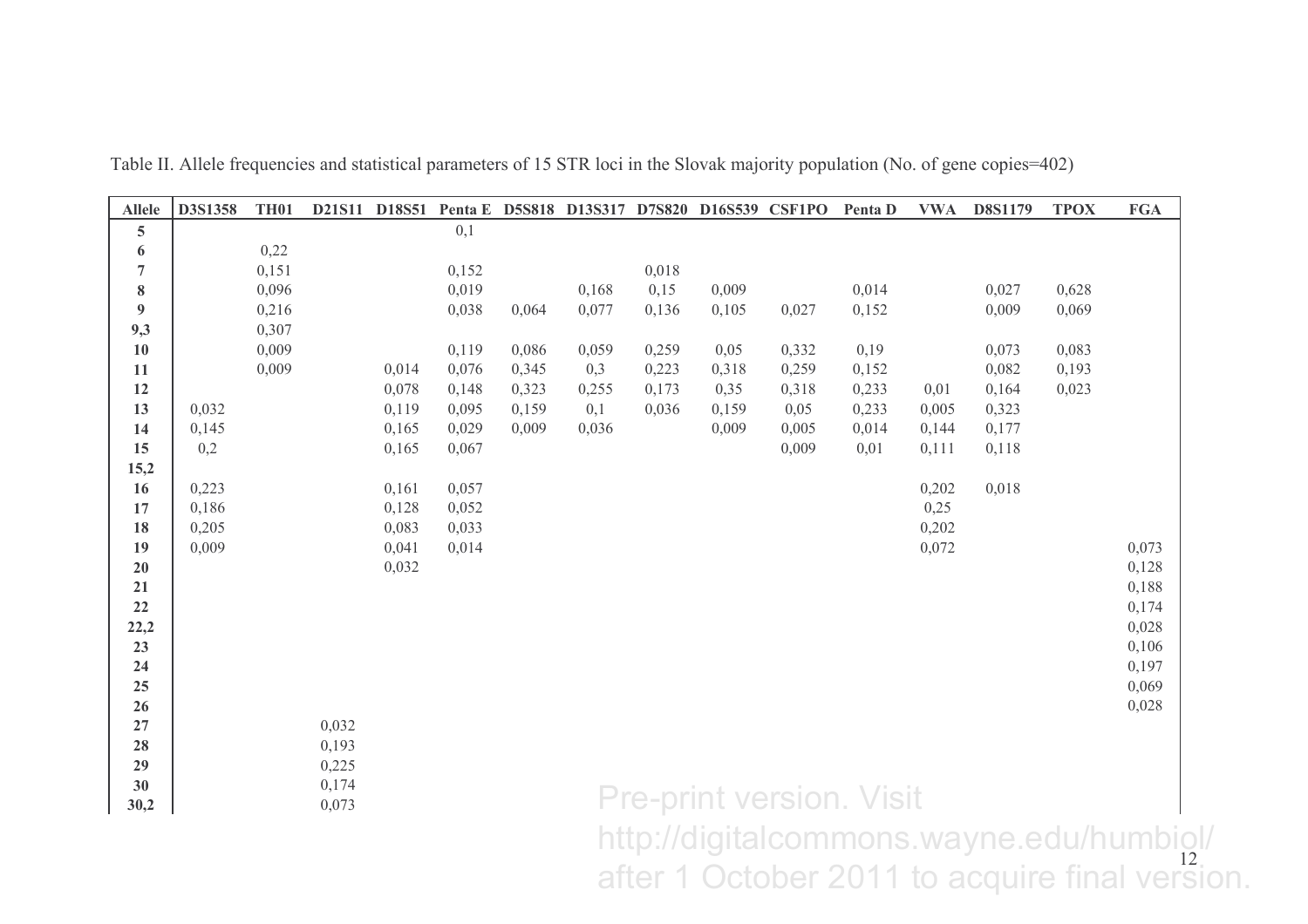| 31         |         |         | 0,069   |         |         |         |         |         |         |         |         |                 |         |         |         |
|------------|---------|---------|---------|---------|---------|---------|---------|---------|---------|---------|---------|-----------------|---------|---------|---------|
| 31,2       |         |         | 0,06    |         |         |         |         |         |         |         |         |                 |         |         |         |
| 32         |         |         | 0,032   |         |         |         |         |         |         |         |         |                 |         |         |         |
| 32,2       |         |         | 0,11    |         |         |         |         |         |         |         |         |                 |         |         |         |
| 33,2       |         |         | 0,018   |         |         |         |         |         |         |         |         |                 |         |         |         |
| HO         | 0.75124 | 0.80000 | 0.84000 | 0.83000 | 0.77551 | 0.72637 | 0.76119 | 0.85572 | 0.72139 | 0.73632 | 0.71429 | 0.85641         | 0.80100 | 0.58500 | 0.84500 |
| HE         | 0.80181 | 0.77599 | 0.85496 | 0.87119 | 0.90394 | 0.72748 | 0.80773 | 0.80877 | 0.74634 | 0.72873 | 0.82658 | 0.81478 0.80714 |         | 0.60555 | 0.86609 |
| P          | 0.14420 | 0.15778 | 0.05326 | 0.25055 | 0.00004 | 0.09072 | 0.04648 | 0.02568 | 0.47736 | 0.19296 | 0.00573 | 0.13149         | 0.04283 | 0.79845 | 0.61334 |
| MP         | 0,068   | 0,097   | 0,046   | 0.04    | 0,025   | 0,12    | 0,077   | 0,079   | 0,107   | 0,138   | 0,068   | 0,085           | 0,064   | 0,229   | 0,044   |
| <b>PD</b>  | 0,932   | 0,903   | 0,954   | 0,96    | 0,975   | 0,88    | 0,923   | 0,921   | 0,893   | 0,862   | 0,93    | 0,915           | 0,936   | 0,771   | 0,956   |
| <b>PIC</b> | 0,78    | 0,74    | 0.84    | 0,86    | 0,89    | 0,7     | 0,77    | 0,78    | 0,69    | 0,67    | 0,780   | 0.79            | 0,79    | 0,52    | 0,84    |
| PE         | 0,566   | 0,562   | 0,701   | 0,719   | 0,547   | 0,518   | 0,549   | 0,758   | 0,472   | 0,442   | 0,365   | 0,863           | 0,566   | 0,245   | 0,648   |
| TPI        | 2,29    | 2,27    | 3.41    | 3,63    | 2,19    | 2,04    | 2,2     | 4,23    | 1,83    | 1,72    | 1.46    | 7,43            | 2,29    | 1,14    | 2,87    |

HO: observed heterozygosity; HE: expected heterozygosity; P: P-value of exact test for deviation from HW equilibrium; MP: matching

probability; PD power of discrimination; PIC: polymorphic information content; PE: power of exclusion; TPI: typical paternity index

<sup>13</sup> Pre-print version. Visit http://digitalcommons.wayne.edu/humbiol/<br>after 1 October 2011 to acquire final version.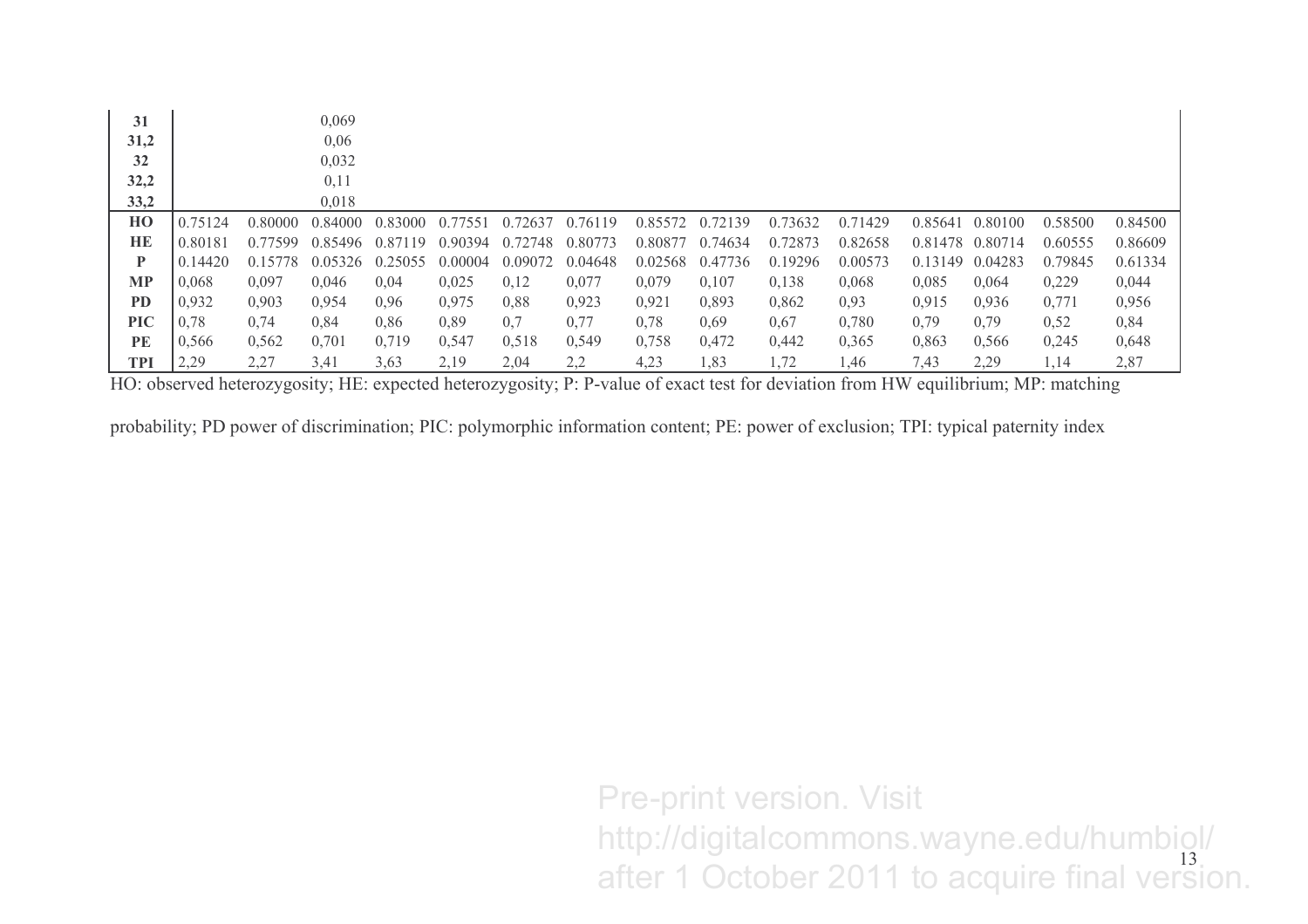| Locus                |           | Habans vs. Slovaks | Habans vs. Austrians |             | Slovaks vs. Austrians | Austrian     |                  |
|----------------------|-----------|--------------------|----------------------|-------------|-----------------------|--------------|------------------|
|                      | $F_{ST}$  | P                  | <b>FST</b>           | P           | <b>FST</b>            | $\mathbf{P}$ | population       |
|                      |           |                    |                      |             |                       |              | reference        |
| CSF <sub>1</sub> PO  | 0.0093    | 0.0133             | 0.0205               | 0.0003      | 0.0051                | 0.0355       | R <sub>01</sub>  |
| D3S1358              | $-0.0002$ | 0.4343             | 0.0032               | 0.1023      | 0.0002                | 0.3656       | <b>S01</b>       |
| D5S818               | 0.0010    | 0.2591             | 0.0004               | 0.3269      | $-0.0020$             | 0.8790       | R <sub>01</sub>  |
| D7S820               | 0.0002    | 0.3784             | $-0.0008$            | 0.5384      | $-0.0013$             | 0.7368       | R <sub>01</sub>  |
| D8S1179              | 0.0027    | 0.1135             | 0.0050               | 0.0369      | 0.0022                | 0.0939       | S <sub>01</sub>  |
| D13S317              | $-0.0012$ | 0.6471             | 0.0005               | 0.3305      | 0.0021                | 0.1215       | R <sub>01</sub>  |
| D <sub>16</sub> S539 | $-0.0012$ | 0.5899             | 0.0002               | 0.3489      | $-0.0009$             | 0.7006       | R01, S01         |
| D18S51               | $-0.0002$ | 0.4549             | $-0.0018$            | 0.8536      | 0.0033                | 0.0226       | S <sub>0</sub> 1 |
| D21S11               | 0.0013    | 0.2178             | $-0.0009$            | 0.6024      | 0.0006                | 0.2691       | S <sub>0</sub> 1 |
| <b>FGA</b>           | 0.0053    | 0.0167             | 0.0004               | 0.3485      | 0.0006                | 0.2728       | S <sub>0</sub> 1 |
| Penta D              | 0.0073    | 0.0126             | 0.0123               | 0.0005      | 0.0043                | 0.0124       | S <sub>0</sub> 2 |
| Penta E              | 0.0022    | 0.1115             | 0.0065               | 0.0026      | 0.0012                | 0.1216       | S <sub>0</sub> 2 |
| TH <sub>01</sub>     | 0.0019    | 0.1867             | 0.0060               | 0.0210      | 0.0019                | 0.0943       | R01, S01         |
| <b>TPOX</b>          | 0.0092    | 0.0261             | 0.0003               | 0.3165      | 0.0073                | 0.0240       | R <sub>01</sub>  |
| vWA                  | 0.0017    | 0.1931             | 0.0112               | 0.0010      | 0.0035                | 0.0184       | R01, S01         |
| Weighted             | 0.0025    | 0.0007             | 0.0042               | $8.10^{-8}$ | 0.0018                | 0.0002       |                  |
| average $F_{ST}$     |           |                    |                      |             |                       |              |                  |

Table III.  $F_{ST}$  and corresponding P values for pairwise comparisons between the Haban, Slovak and Austrian/Tyrolean populations (P values  $< 0.05$  are bold).

R01 Ross et al. 2001; S01 Steinlechner et al. 2001; S02 Steinlechner et al. 2002

Figure II. One-dimensional scaling plot of weighted average pairwise  $F_{ST}$  distances over 15 autosomal STR markers for the compared populations.



http://digitalcommons.wayne.edu/hum**j**aiol/ Pre-print version. Visit after 1 October 2011 to acquire final version.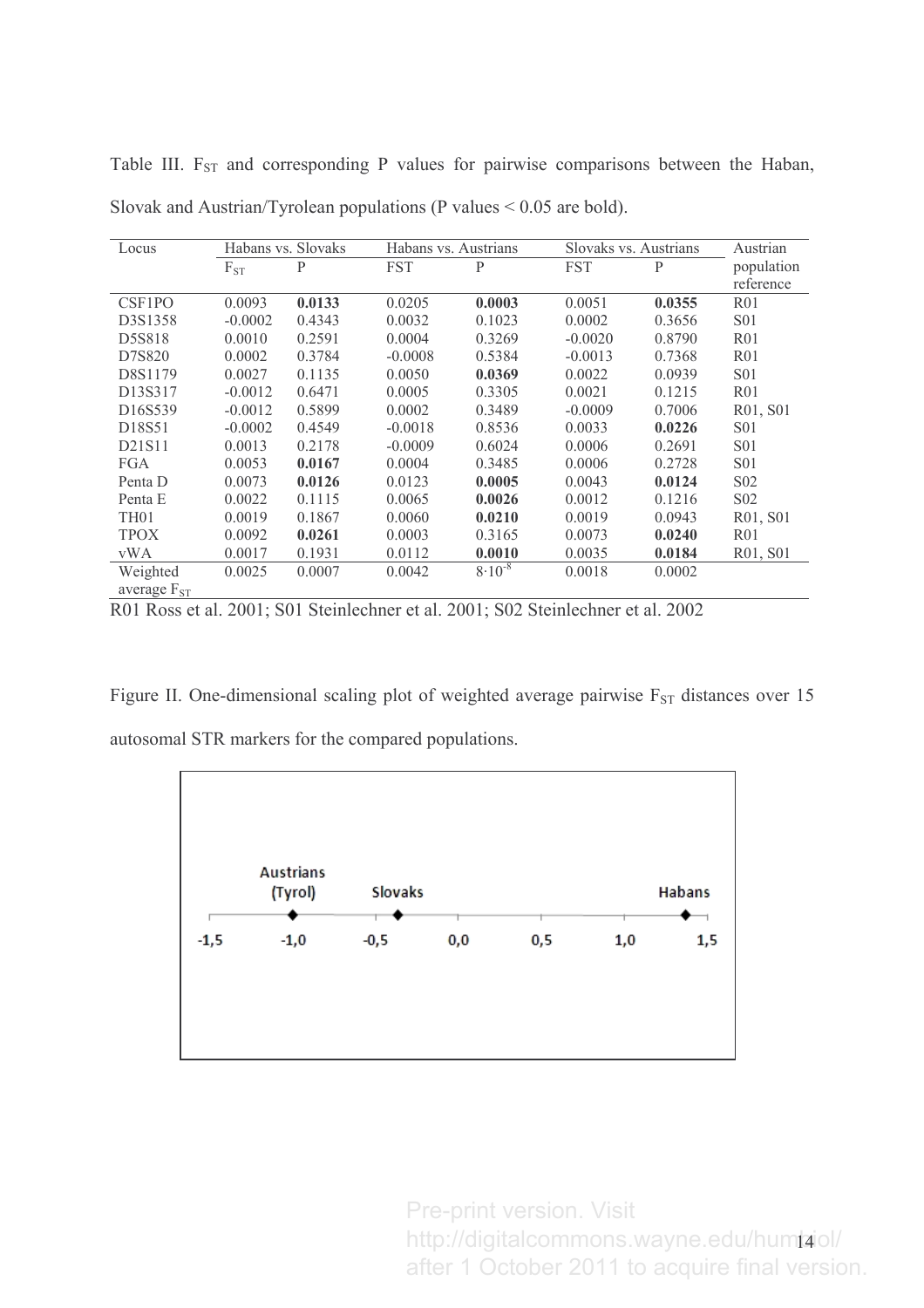## **Quality control**

Laboratory internal control standards and kit controls, QC test of Y-STR haplotype reference database (YHRD).

## Access to the data

Access to data may be requested from soty@centrum.sk

## **Acknowledgements**

This publication is the result of the implementation of the project ITMS 26220120041 supported by the Research Development Operational Programme funded by the ERDF.

> http://digitalcommons.wayne.edu/hum**jʒ**iol/ Pre-print version. Visit after 1 October 2011 to acquire final version.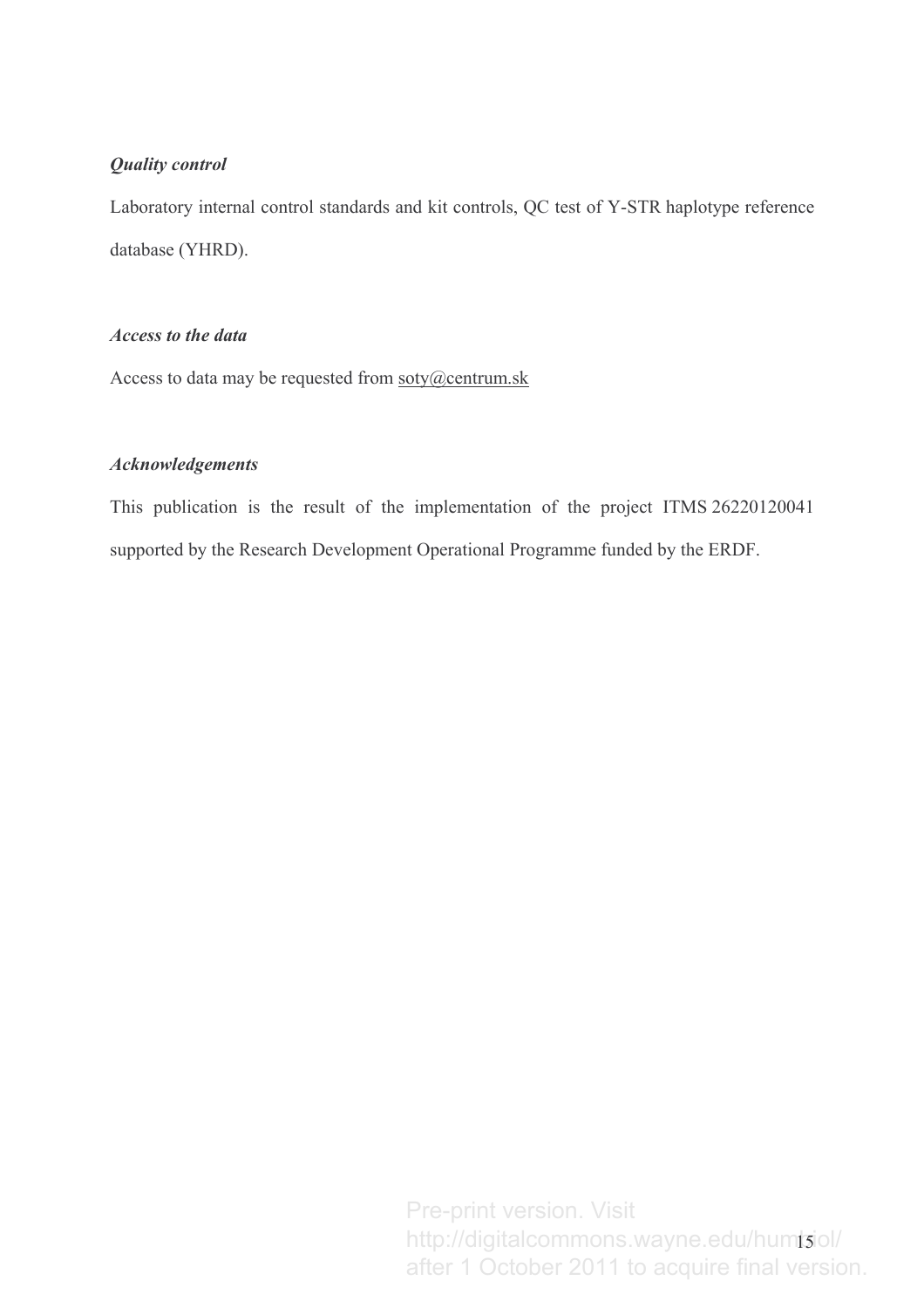### **References**

Bar, W., Brinkmann, B., Budowle, B., et al. 1997. DNA recommendations further report of the DNA Commission of the ISFH regarding the use of short tandem repeat systems. International Society for Forensic Haemogenetics. Int. J. Legal Med 110:175-176.

Brenner, CH., Morris, JW. 1990. Paternity index calculations in single locus hypervariable DNA probes: validation and other studies, in: Proceedings for the International Symposium on Human Identification 1989. Promega Corporation.pp. 21–53.

Excoffier, LG., Laval, S., Schneider, P. 2005. Arlequin ver. 3.0, an integrated software package for population genetics data analysis. Evol. Bioinformatics Online 1:47-50.

http://cmpg.unibe.ch/software/arlequin3/.

Fisher, RA, 1954. Statistical methods for research workers. 12th edit. Oliver & Boyd, Edinburgh. 356 p.

Hutterites. 2006. Hutterites Brethern Schmiedeleut Conference web site. http://www.hutterites.org.

Gill, P., Brinkmann, B., d'Aloja, E., et al. 1997. Considerations from the European DNA profiling group (EDNAP) concerning STR nomenclature. Forensic Sci. Int. 87:185–192.

Guo, S., Thompson, E. 1992. Performing the exact test of Hardy–Weinberg proportion for multiple alleles. Biometrics 48:361-372.

Kalesný, F. 1981. Habans in Slovakia. Tatran Press Bratislava (in Slovak).

Nei, M. 1987. Molecular Evolutionary Genetics. Columbia University Press. New York, NY, USA.

http://digitalcommons.wayne.edu/hum**j6**ol/ Pre-print version. Visit after 1 October 2011 to acquire final version.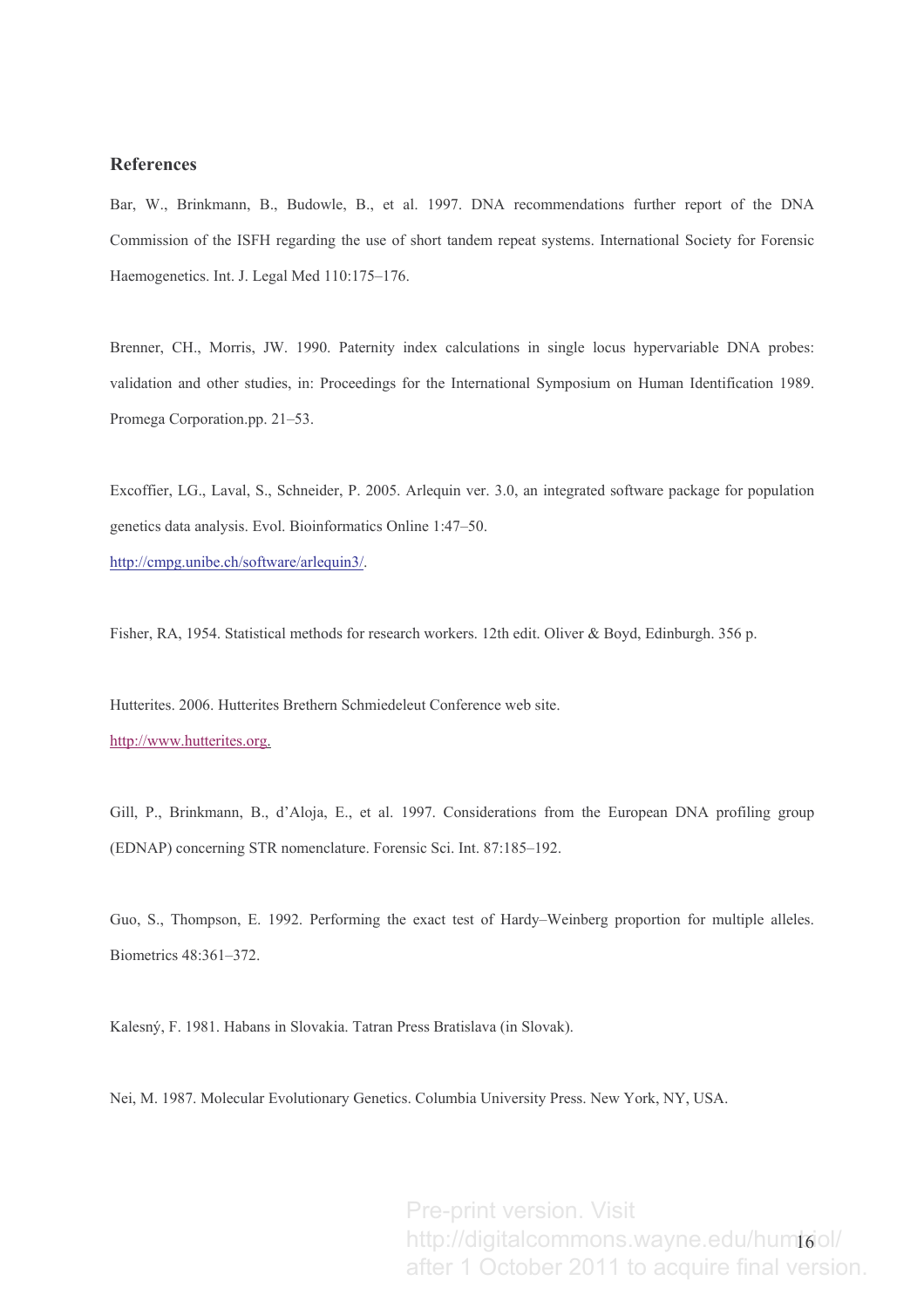Petrejčíková, E., Siváková, D., Soták, M., et al. 2009. Y-STR Haplotypes and Predicted Haplogroups in the Slovak Haban Population. Journal of Genetic Genealogy.  $5/2:69-74$ .

Petrejčíková, E., Siváková, D., Soták, M., et al. 2011. Comparison of Y-STR polymorphisms in three different Slovak population groups. Anthrop. Anz. 68/2:111-127.

Pichler, I., Fuchsberger, C., Platzer, C., et al. 2010. Drawing the history of the Hutterite population on a genetic landscape: inference from Y-chromosome and mtDNA genotypes. European Journal of Human Genetics  $18(4):463-470.$ 

Ross, J., Parson, W., Furać, I., et al. 2001. Multiplex PCR amplification of eight STR loci in Austrian and Croatian Caucasian populations. Int J Legal Med 115:57-60.

Semino, O., Magri, C., Benuzzi, G., et al. 2004. Origin, diffusion, and differentiation of Y-chromosome haplogroups E and J: inferences on the neolithization of Europe and later migratory events in the Mediterranean area. Am. J. Hum. Genet. 74:1023-1034.

Siváková, D., Pospíšil, M. 2001. Dermatoglyphic analysis of Habans (Hutterites) from Slovakia. Anthropologischer Anzeiger 59: 355–363.

Slatkin, M. 1995. A measure of population subdivision based on microsatellite allele frequencies. Genetics 139:457-462.

Steinlechner, M., Berger, B., Scheithauer, R. et al. 2001. Population Genetics of ten STR loci (AmpFISTR SGM plus) in Austria. Int. J. Legal Med 114:288-290.

Steinlechner, M., Grubwieser, P., Scheithauer, R., et al. 2002. STR loci Penta D and Penta E: Austrian Caucasian population data Int. J. Legal Med 116: 174-175.

> http://digitalcommons.wayne.edu/hum**i**<del>y</del>iol/ Pre-print version. Visit after 1 October 2011 to acquire final version.